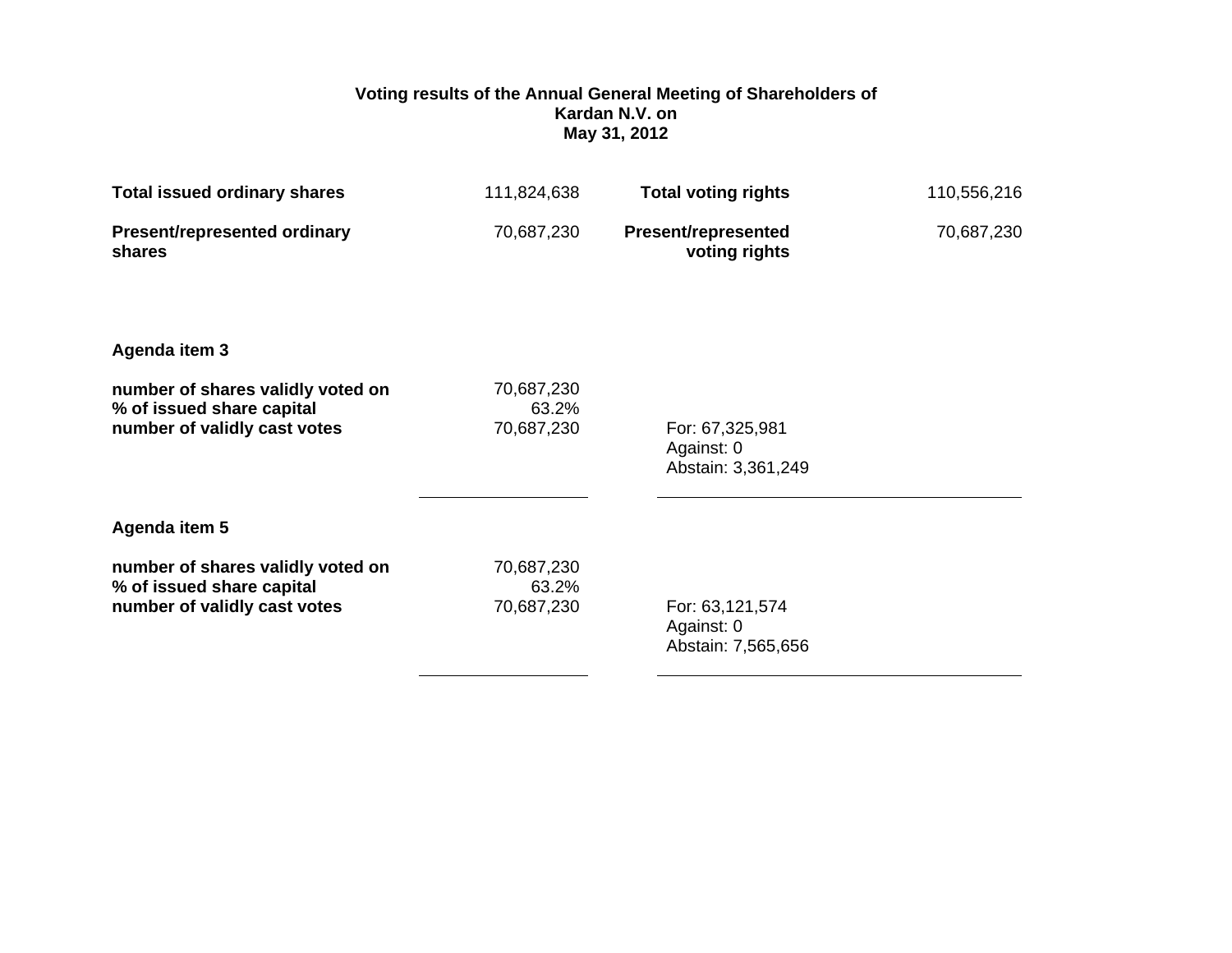| Agenda item 6a                    |            |                     |  |
|-----------------------------------|------------|---------------------|--|
| number of shares validly voted on | 70,687,230 | For: 50,363,444     |  |
| % of issued share capital         | 63.2%      | Against: 20,323,786 |  |
| number of validly cast votes      | 70,687,230 | Abstain: 0          |  |
| Agenda item 6b                    |            |                     |  |
| number of shares validly voted on | 70,687,230 | For: 50,363,444     |  |
| % of issued share capital         | 63.2%      | Against: 20,323,786 |  |
| number of validly cast votes      | 70,687,230 | Abstain: 0          |  |
| Agenda item 6c                    |            |                     |  |
| number of shares validly voted on | 70,687,230 | For: 50,363,444     |  |
| % of issued share capital         | 63.2%      | Against: 20,323,786 |  |
| number of validly cast votes      | 70,687,230 | Abstain: 0          |  |
| Agenda item 6d                    |            |                     |  |
| number of shares validly voted on | 70,687,230 | For: 50,431,869     |  |
| % of issued share capital         | 63.2%      | Against: 20,255,361 |  |
| number of validly cast votes      | 70,687,230 | Abstain: 0          |  |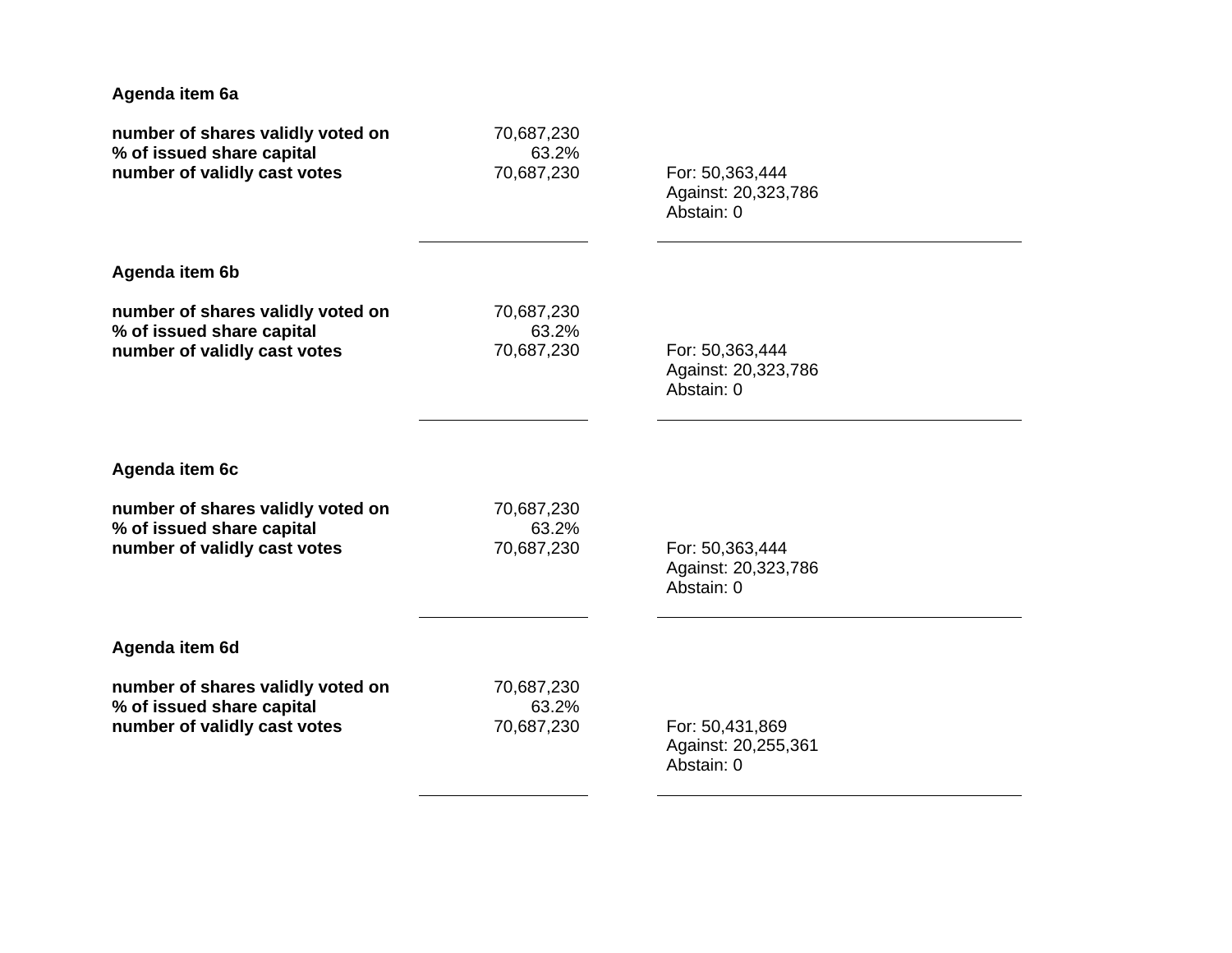| Agenda item 7a                    |            |                     |  |
|-----------------------------------|------------|---------------------|--|
| number of shares validly voted on | 70,687,230 | For: 70,538,288     |  |
| % of issued share capital         | 63.2%      | Against: 148,942    |  |
| number of validly cast votes      | 70,687,230 | Abstain: 0          |  |
| Agenda item 7b                    |            |                     |  |
| number of shares validly voted on | 70,687,230 | For: 70,538,288     |  |
| % of issued share capital         | 63.2%      | Against: 148,942    |  |
| number of validly cast votes      | 70,687,230 | Abstain: 0          |  |
| Agenda item 8a                    |            |                     |  |
| number of shares validly voted on | 70,687,230 | For: 53,776,719     |  |
| % of issued share capital         | 63.2%      | Against: 16,088,113 |  |
| number of validly cast votes      | 70,687,230 | Abstain: 822,398    |  |
| Agenda item 8b                    |            |                     |  |
| number of shares validly voted on | 70,687,230 | For: 53,780,664     |  |
| % of issued share capital         | 63.2%      | Against: 16,084,168 |  |
| number of validly cast votes      | 70,687,230 | Abstain: 822,398    |  |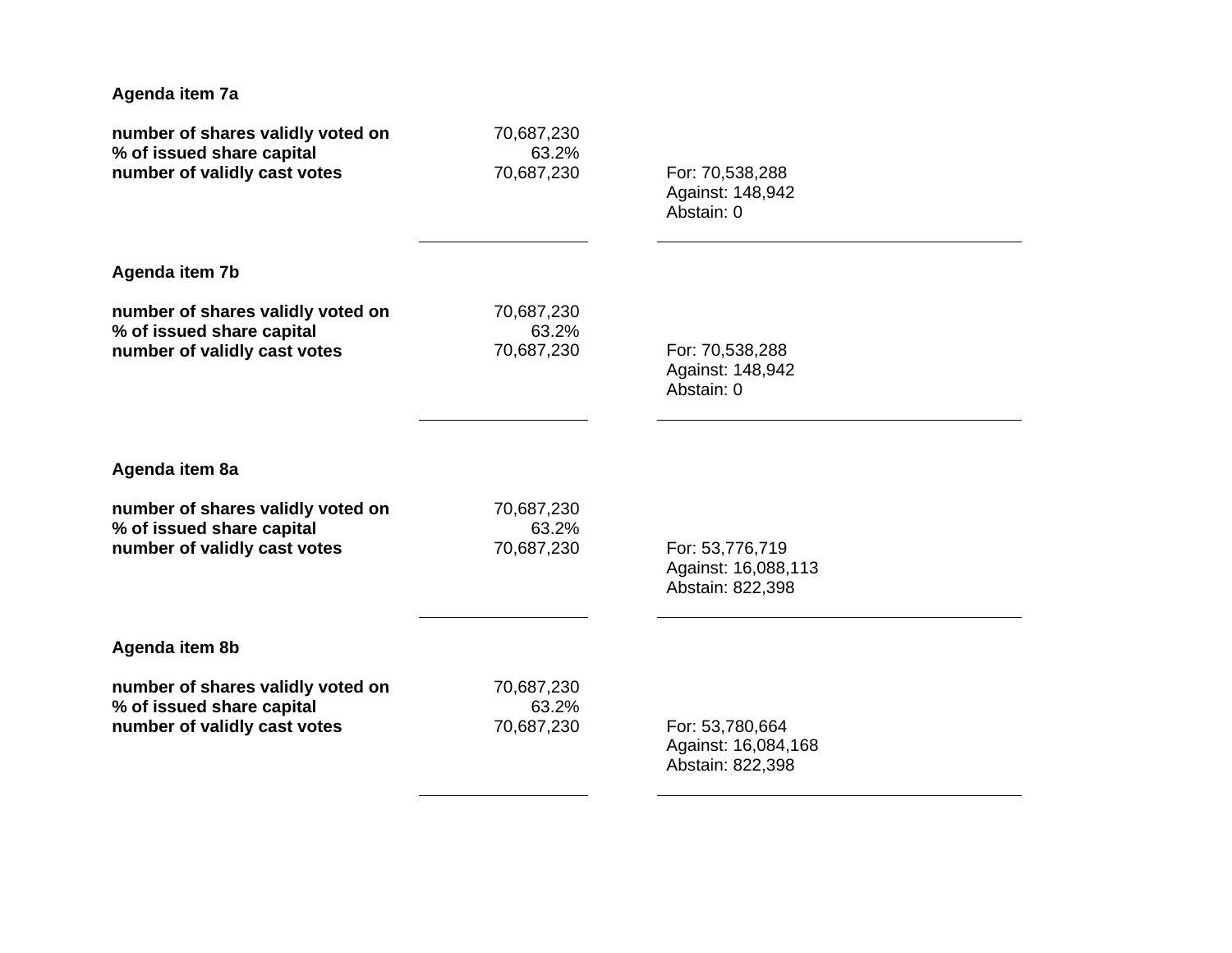| Agenda item 8c                    |            |                     |  |
|-----------------------------------|------------|---------------------|--|
| number of shares validly voted on | 70,687,230 | For: 53,780,664     |  |
| % of issued share capital         | 63.2%      | Against: 16,084,168 |  |
| number of validly cast votes      | 70,687,230 | Abstain: 822,398    |  |
| Agenda item 8d                    |            |                     |  |
| number of shares validly voted on | 70,687,230 | For: 53,780,664     |  |
| % of issued share capital         | 63.2%      | Against: 16,084,168 |  |
| number of validly cast votes      | 70,687,230 | Abstain: 822,398    |  |
| Agenda item 8e                    |            |                     |  |
| number of shares validly voted on | 70,687,230 | For: 52,902,390     |  |
| % of issued share capital         | 63.2%      | Against: 16,962,442 |  |
| number of validly cast votes      | 70,687,230 | Abstain: 822,398    |  |
| Agenda item 9a                    |            |                     |  |
| number of shares validly voted on | 70,687,230 | For: 51,741,792     |  |
| % of issued share capital         | 63.2%      | Against: 18,945,438 |  |
| number of validly cast votes      | 70,687,230 | Abstain: 0          |  |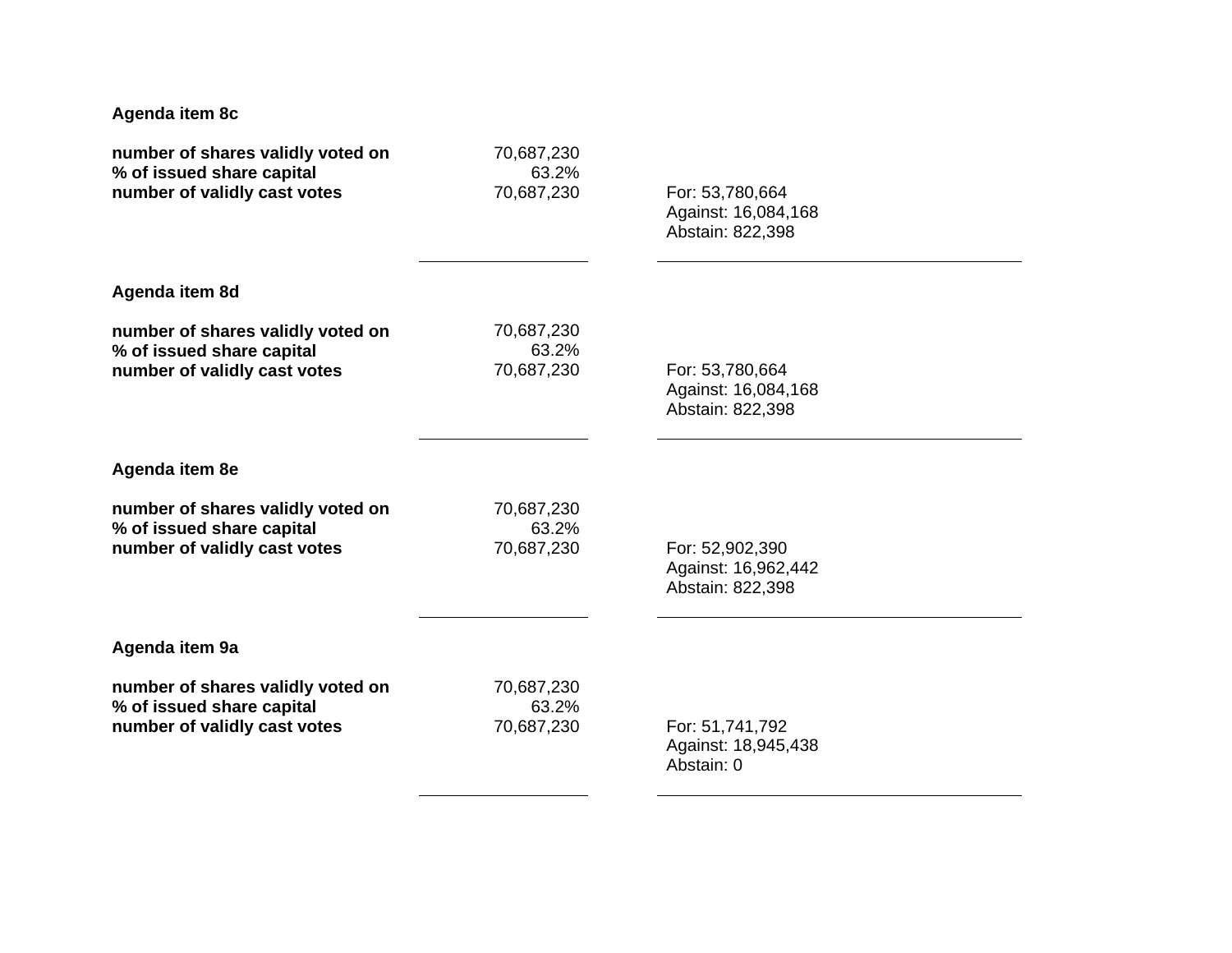| Agenda item 9b                    |            |                     |  |
|-----------------------------------|------------|---------------------|--|
| number of shares validly voted on | 70,687,230 | For: 49,526,459     |  |
| % of issued share capital         | 63.2%      | Against: 21,158,771 |  |
| number of validly cast votes      | 70,687,230 | Abstain: 2,000      |  |
| Agenda item 9c                    |            |                     |  |
| number of shares validly voted on | 70,687,230 | For: 50,262,906     |  |
| % of issued share capital         | 63.2%      | Against: 20,420,379 |  |
| number of validly cast votes      | 70,687,230 | Abstain: 3,945      |  |
| Agenda item 9d                    |            |                     |  |
| number of shares validly voted on | 70,687,230 | For: 50,412,297     |  |
| % of issued share capital         | 63.2%      | Against: 20,270,988 |  |
| number of validly cast votes      | 70,687,230 | Abstain: 3,945      |  |
| Agenda item 9e                    |            |                     |  |
| number of shares validly voted on | 70,687,230 | For: 52,216,893     |  |
| % of issued share capital         | 63.2%      | Against: 16,108,275 |  |
| number of validly cast votes      | 70,687,230 | Abstain: 2,362,062  |  |